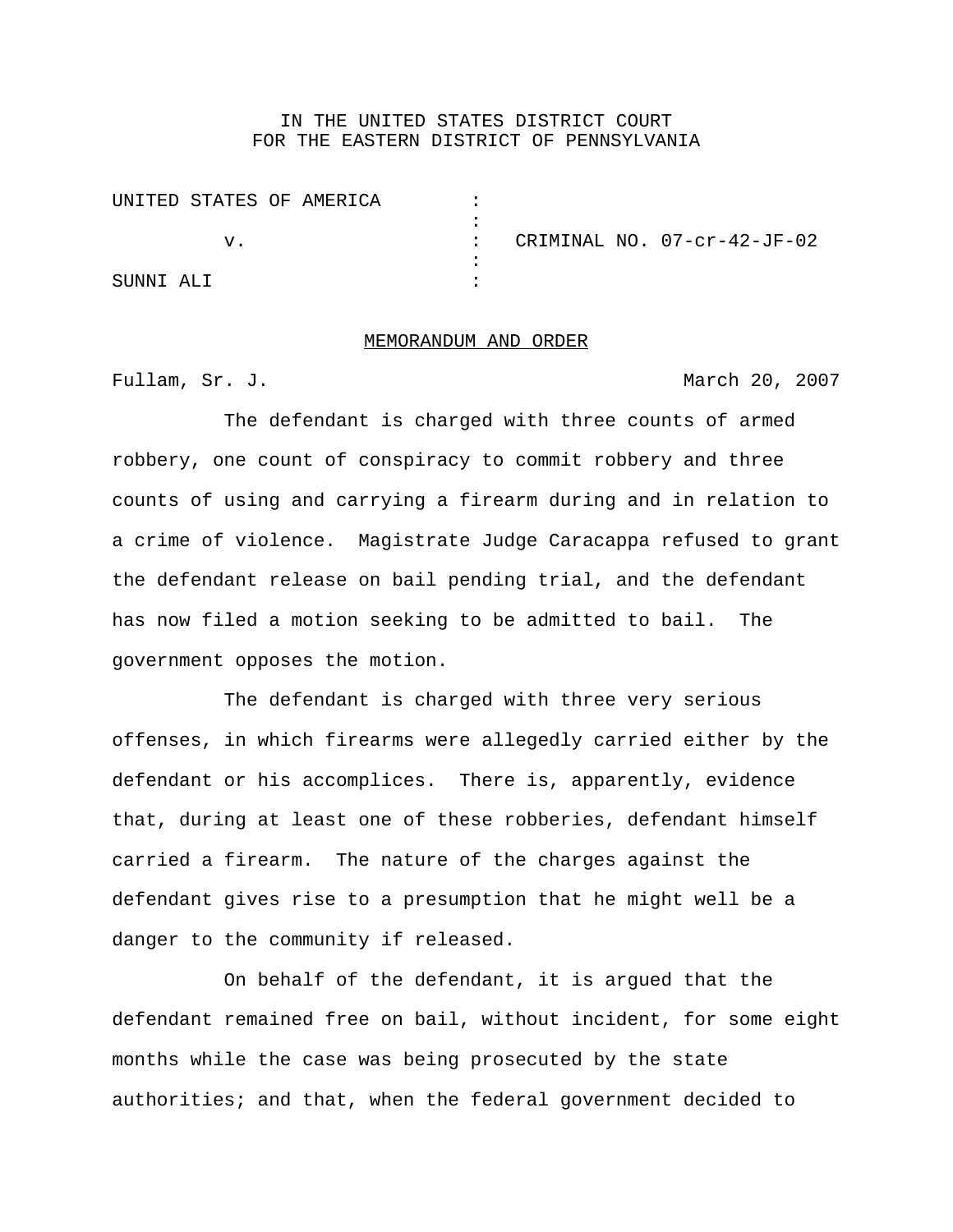take over the prosecution, defendant arranged to surrender voluntarily. These arguments have considerable appeal, but it remains true (1) that the defendant is charged with very serious offenses involving firearms; (2) that the defendant has a very extensive record of criminal convictions for serious offenses; and (3) that Magistrate Judge Caracappa has concluded that the defendant does not qualify for release on bail. I am not disposed to second-guess her decision. Defendant's motion will be denied.

An Order follows.